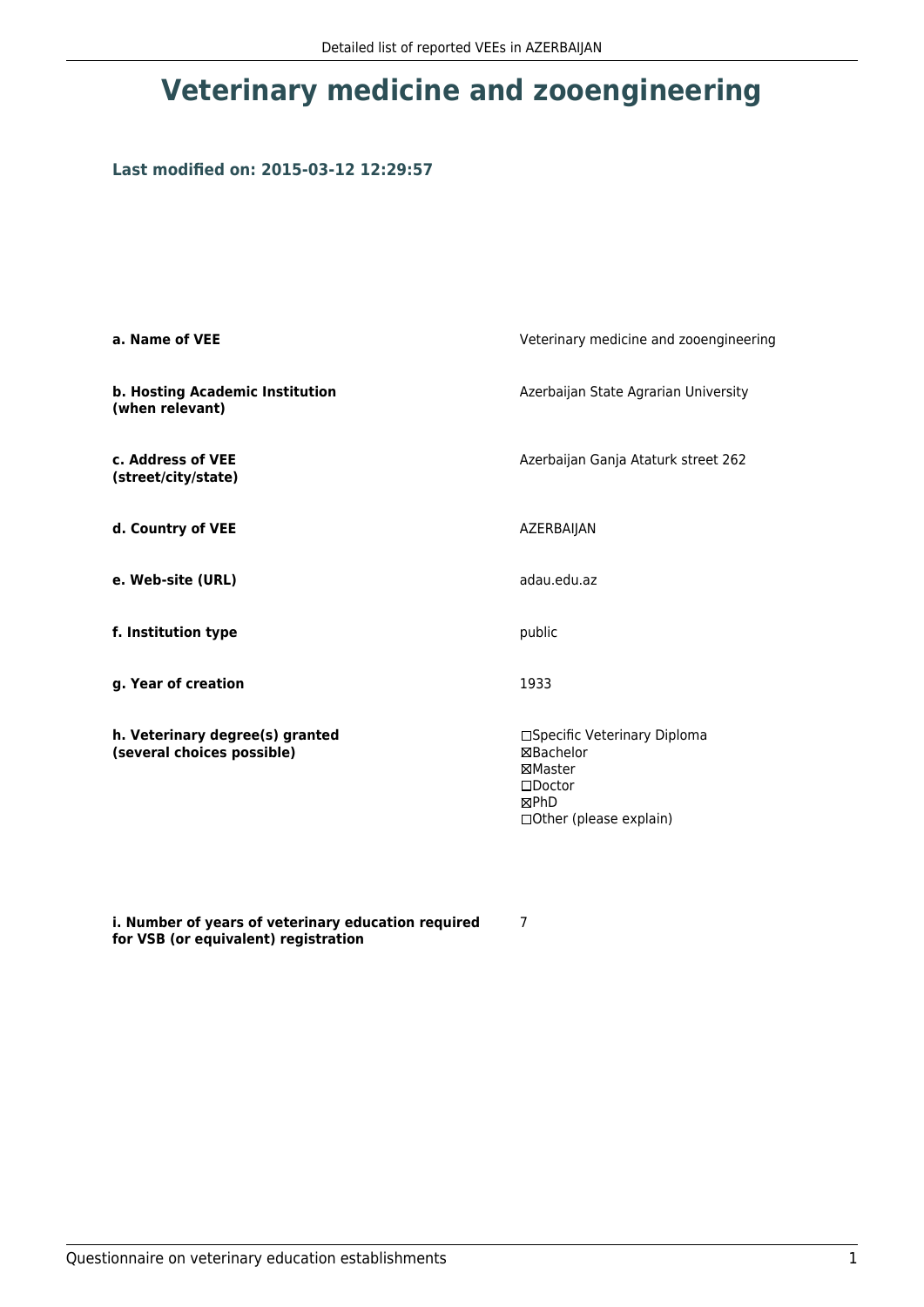## **j. Average number of veterinary students per class within the establishment**

|                                                                                                   | 1st Year                                                                                                                                                              | $0 - 50$                 |
|---------------------------------------------------------------------------------------------------|-----------------------------------------------------------------------------------------------------------------------------------------------------------------------|--------------------------|
|                                                                                                   | 2d Year                                                                                                                                                               | $0 - 50$                 |
|                                                                                                   | 3d Year                                                                                                                                                               | $0 - 50$                 |
|                                                                                                   | 4th Year                                                                                                                                                              | $0 - 50$                 |
|                                                                                                   | <b>5th Year</b>                                                                                                                                                       |                          |
|                                                                                                   | 6th Year                                                                                                                                                              |                          |
|                                                                                                   | 7th Year                                                                                                                                                              |                          |
| k. Average number of veterinary graduates per year<br>from the establishment                      | $0 - 50$                                                                                                                                                              |                          |
| I. Minimum education required for admission to the<br>establishment<br>(several choices possible) | ⊠High School University Entrance<br>Qualification<br>□Pre-Veterinary Science Diploma<br>□Pre-Veterinary Science Degree<br>□Other specific VEE entrance qualifications |                          |
| m. Is there a selection procedure at<br>(several choices possible)                                | ⊠National level<br>⊠State level<br>□Establishment level                                                                                                               |                          |
| n. National accreditation/certification/approval                                                  | Yes                                                                                                                                                                   |                          |
|                                                                                                   | <b>Accrediting agency:</b>                                                                                                                                            |                          |
|                                                                                                   | <b>Name of the Agency</b>                                                                                                                                             | Ministry of<br>Education |
|                                                                                                   | <b>Address of the</b><br><b>Agency</b>                                                                                                                                | Baku street              |
|                                                                                                   | <b>Country of the</b><br><b>Agency</b>                                                                                                                                | Azerbaijan               |
|                                                                                                   | Date granted (yyyy-<br>mm-dd)                                                                                                                                         | 2012-06-17               |
|                                                                                                   | <b>Period of validity</b><br>(years)                                                                                                                                  | 5                        |
| o. Regional accreditation/certification/approval                                                  | No                                                                                                                                                                    |                          |